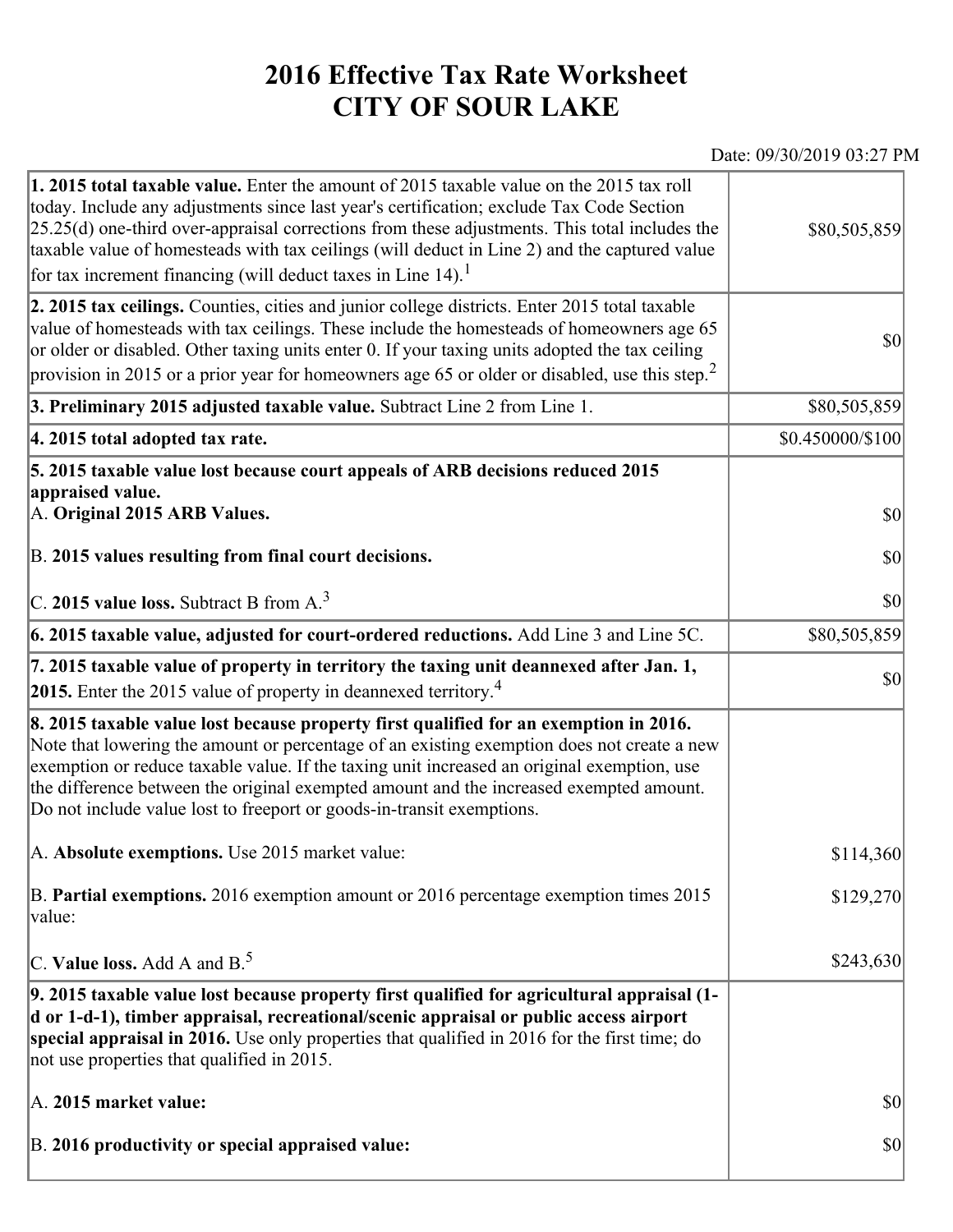| C. Value loss. Subtract B from $A6$                                                                                                                                                                                                                                                                                                                                                                                                                                                                                                                                                                                                                                                                                      | $ 10\rangle$ |
|--------------------------------------------------------------------------------------------------------------------------------------------------------------------------------------------------------------------------------------------------------------------------------------------------------------------------------------------------------------------------------------------------------------------------------------------------------------------------------------------------------------------------------------------------------------------------------------------------------------------------------------------------------------------------------------------------------------------------|--------------|
| 10. Total adjustments for lost value. Add lines 7, 8C and 9C.                                                                                                                                                                                                                                                                                                                                                                                                                                                                                                                                                                                                                                                            | \$243,630    |
| 11. 2015 adjusted taxable value. Subtract Line 10 from Line 6.                                                                                                                                                                                                                                                                                                                                                                                                                                                                                                                                                                                                                                                           | \$80,262,229 |
| 12. Adjusted 2015 taxes. Multiply Line 4 by Line 11 and divide by \$100.                                                                                                                                                                                                                                                                                                                                                                                                                                                                                                                                                                                                                                                 | \$361,180    |
| 13. Taxes refunded for years preceding tax year 2015. Enter the amount of taxes refunded<br>by the taxing unit for tax years preceding tax year 2015. Types of refunds include court<br>decisions, Tax Code Section 25.25(b) and (c) corrections and Tax Code Section 31.11<br>payment errors. Do not include refunds for tax year 2015. This line applies only to tax years<br>preceding tax year 2015. <sup>7</sup>                                                                                                                                                                                                                                                                                                    | \$87         |
| 14. Taxes in tax increment financing (TIF) for tax year 2015. Enter the amount of taxes<br>paid into the tax increment fund for a reinvestment zone as agreed by the taxing unit. If the<br>taxing unit has no 2016 captured appraised value in Line 16D, enter $0.8$                                                                                                                                                                                                                                                                                                                                                                                                                                                    | 30           |
| 15. Adjusted 2015 taxes with refunds and TIF adjustment. Add Lines 12 and 13, subtract<br>Line $149$                                                                                                                                                                                                                                                                                                                                                                                                                                                                                                                                                                                                                     | \$361,267    |
| 16. Total 2016 taxable value on the 2016 certified appraisal roll today. This value<br>includes only certified values and includes the total taxable value of homesteads with tax<br>ceilings (will deduct in Line 18). These homesteads include homeowners age 65 or older or<br>disabled. <sup>10</sup>                                                                                                                                                                                                                                                                                                                                                                                                                |              |
| A. Certified values:                                                                                                                                                                                                                                                                                                                                                                                                                                                                                                                                                                                                                                                                                                     | \$82,325,400 |
| B. Counties: Include railroad rolling stock values certified by the Comptroller's office:                                                                                                                                                                                                                                                                                                                                                                                                                                                                                                                                                                                                                                | \$0          |
| C. Pollution control exemption: Deduct the value of property exempted for the current tax<br>year for the first time as pollution control property:                                                                                                                                                                                                                                                                                                                                                                                                                                                                                                                                                                      | $ 10\rangle$ |
| $\vert$ D. Tax increment financing: Deduct the 2016 captured appraised value of property taxable<br>by a taxing unit in a tax increment financing zone for which the 2016 taxes will be deposited<br>into the tax increment fund. Do not include any new property value that will be included in<br>Line 21 below. $11$                                                                                                                                                                                                                                                                                                                                                                                                  | \$0          |
| E. Total 2016 value. Add A and B, then subtract C and D.                                                                                                                                                                                                                                                                                                                                                                                                                                                                                                                                                                                                                                                                 | \$82,325,400 |
| $ 17$ . Total value of properties under protest or not included on certified appraisal roll. <sup>12</sup>                                                                                                                                                                                                                                                                                                                                                                                                                                                                                                                                                                                                               |              |
| A. 2016 taxable value of properties under protest. The chief appraiser certifies a list of<br>properties still under ARB protest. The list shows the appraisal district's value and the<br>taxpayer's claimed value, if any, or an estimate of the value if the taxpayer wins. For each of<br>the properties under protest, use the lowest of these values. Enter the total value. <sup>13</sup>                                                                                                                                                                                                                                                                                                                         | \$284,346    |
| B. 2016 value of properties not under protest or included on certified appraisal roll.<br>The chief appraiser gives taxing units a list of those taxable properties that the chief<br>appraiser knows about, but are not included in the appraisal roll certification. These<br>properties also are not on the list of properties that are still under protest. On this list of<br>properties, the chief appraiser includes the market value, appraised value and exemptions for<br>the preceding year and a reasonable estimate of the market value, appraised value and<br>exemptions for the current year. Use the lower market, appraised or taxable value (as<br>appropriate). Enter the total value. <sup>14</sup> | \$0          |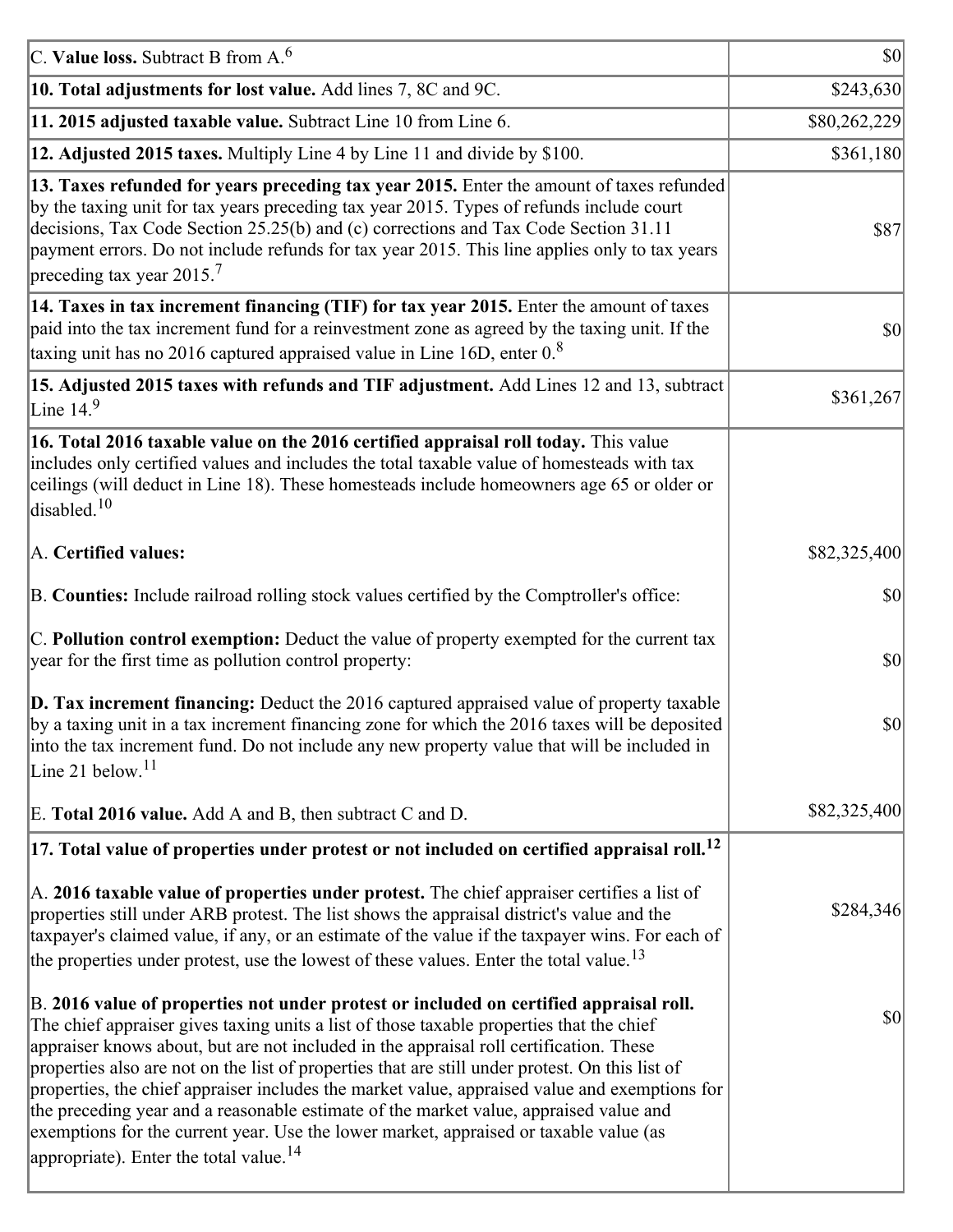| C. Total value under protest or not certified: Add A and B.                                                                                                                                                                                                                                                                                                                                                                                                                                                                                                                                                                                  | \$284,346        |
|----------------------------------------------------------------------------------------------------------------------------------------------------------------------------------------------------------------------------------------------------------------------------------------------------------------------------------------------------------------------------------------------------------------------------------------------------------------------------------------------------------------------------------------------------------------------------------------------------------------------------------------------|------------------|
| 18. 2016 tax ceilings. Counties, cities and junior colleges enter 2016 total taxable value of<br>homesteads with tax ceilings. These include the homesteads of homeowners age 65 or older<br>or disabled. Other taxing units enter 0. If your taxing units adopted the tax ceiling provision<br>in 2015 or a prior year for homeowners age 65 or older or disabled, use this step. <sup>15</sup>                                                                                                                                                                                                                                             | \$0              |
| 19. 2016 total taxable value. Add Lines 16E and 17C. Subtract Line 18.                                                                                                                                                                                                                                                                                                                                                                                                                                                                                                                                                                       | \$82,609,746     |
| 20. Total 2016 taxable value of properties in territory annexed after Jan. 1, 2015.<br>Include both real and personal property. Enter the 2016 value of property in territory<br>$\vert$ annexed. <sup>16</sup>                                                                                                                                                                                                                                                                                                                                                                                                                              | $ 10\rangle$     |
| 21. Total 2016 taxable value of new improvements and new personal property located<br>in new improvements. New means the item was not on the appraisal roll in 2015. An<br>improvement is a building, structure, fixture or fence erected on or affixed to land. New<br>additions to existing improvements may be included if the appraised value can be<br>determined. New personal property in a new improvement must have been brought into the<br>taxing unit after Jan. 1, 2015, and be located in a new improvement. New improvements do<br>include property on which a tax abatement agreement has expired for $2016$ . <sup>17</sup> | \$1,451,640      |
| 22. Total adjustments to the 2016 taxable value. Add Lines 20 and 21.                                                                                                                                                                                                                                                                                                                                                                                                                                                                                                                                                                        | \$1,451,640      |
| 23. 2016 adjusted taxable value. Subtract Line 22 from Line 19.                                                                                                                                                                                                                                                                                                                                                                                                                                                                                                                                                                              | \$81,158,106     |
| <b>24. 2016 effective tax rate.</b> Divide Line 15 by Line 23 and multiply by $$100$ . <sup>18</sup>                                                                                                                                                                                                                                                                                                                                                                                                                                                                                                                                         | \$0.445139/\$100 |
| <b>25. COUNTIES ONLY.</b> Add together the effective tax rates for each type of tax the county<br>levies. The total is the 2016 county effective tax rate. <sup>19</sup>                                                                                                                                                                                                                                                                                                                                                                                                                                                                     |                  |

A county, city or hospital district that adopted the additional sales tax in November 2015 or in May 2016 must adjust its effective tax rate. The Additional Sales Tax Rate Worksheet sets out this adjustment. Do not forget to complete the Additional Sales Tax Rate Worksheet if the taxing unit adopted the additional sales tax on these dates.

<sup>1</sup>Tex. Tax Code Section  $26.012(14)$ <sup>2</sup>Tex. Tax Code Section  $26.012(14)$  $3$ Tex. Tax Code Section 26.012(13)  ${}^{4}$ Tex. Tax Code Section 26.012(15)  $5$ Tex. Tax Code Section 26.012(15)  ${}^{6}$ Tex. Tax Code Section 26.012(15)  $7$ Tex. Tax Code Section 26.012(13)  ${}^{8}$ Tex. Tax Code Section 26.03(c)  $^{9}$ Tex. Tax Code Section 26.012(13)  $10$ Tex. Tax Code Section 26.012(15) <sup>11</sup>Tex. Tax Code Section  $26.03(c)$ <sup>12</sup>Tex. Tax Code Section  $26.01(c)$ <sup>13</sup>Tex. Tax Code Section 26.04 and 26.041 <sup>14</sup>Tex. Tax Code Section 26.04 and 26.041 <sup>15</sup>Tex. Tax Code Section  $26.012(6)$  $16$ Tex. Tax Code Section 26.012(17) <sup>17</sup>Tex. Tax Code Section  $26.012(17)$ <sup>18</sup>Tex. Tax Code Section 26.04(c) <sup>19</sup>Tex. Tax Code Section 26.04(d)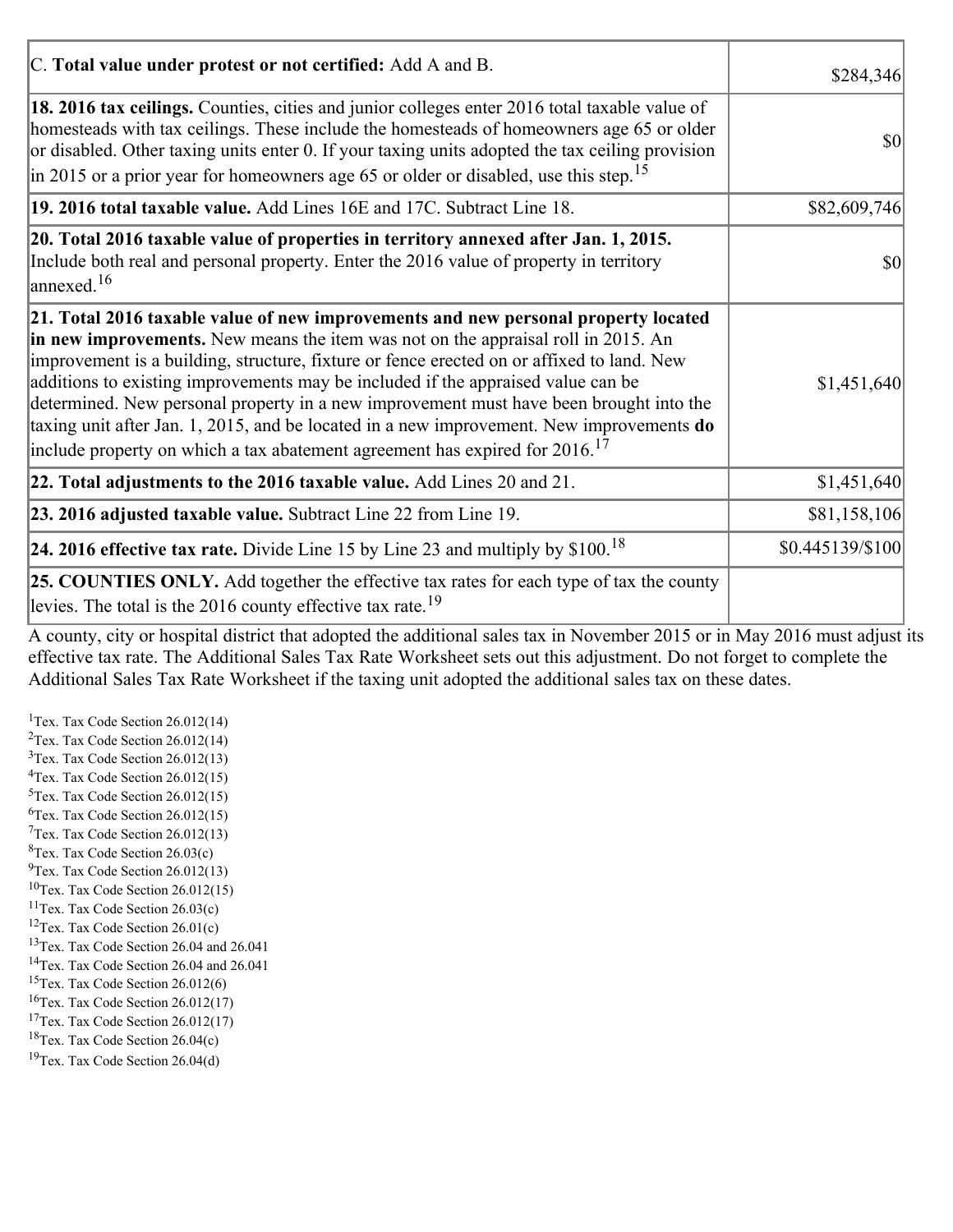## **2016 Rollback Tax Rate Worksheet CITY OF SOUR LAKE**

Date: 09/30/2019

| 26. 2015 maintenance and operations (M&O) tax rate.                                                                                                                                                                                                                                                                                                                                                                                                                                                                                                                                                                                                                     | \$0.414870/\$100 |
|-------------------------------------------------------------------------------------------------------------------------------------------------------------------------------------------------------------------------------------------------------------------------------------------------------------------------------------------------------------------------------------------------------------------------------------------------------------------------------------------------------------------------------------------------------------------------------------------------------------------------------------------------------------------------|------------------|
| $ 27.2015$ adjusted taxable value. Enter the amount from Line 11.                                                                                                                                                                                                                                                                                                                                                                                                                                                                                                                                                                                                       | \$80,262,229     |
| 28. 2015 M&O taxes.                                                                                                                                                                                                                                                                                                                                                                                                                                                                                                                                                                                                                                                     |                  |
|                                                                                                                                                                                                                                                                                                                                                                                                                                                                                                                                                                                                                                                                         |                  |
| A. Multiply Line 26 by Line 27 and divide by \$100.                                                                                                                                                                                                                                                                                                                                                                                                                                                                                                                                                                                                                     | \$332,983        |
| B. Cities, counties and hospital districts with additional sales tax: Amount of additional<br>sales tax collected and spent on M&O expenses in 2015. Enter amount from full year's sales<br>tax revenue spent for M&O in 2015 fiscal year, if any. Other taxing units enter 0. Counties<br>exclude any amount that was spent for economic development grants from the amount of<br>sales tax spent.                                                                                                                                                                                                                                                                     | \$207,526        |
| C. Counties: Enter the amount for the state criminal justice mandate. If second or later year,<br>the amount is for increased cost above last year's amount. Other taxing units enter 0.                                                                                                                                                                                                                                                                                                                                                                                                                                                                                | $ 10\rangle$     |
| D. Transferring function: If discontinuing all of a department, function or activity and<br>transferring it to another taxing unit by written contract, enter the amount spent by the taxing<br>unit discontinuing the function in the 12 months preceding the month of this calculation. If<br>the taxing unit did not operate this function for this 12-month period, use the amount spent<br>in the last full fiscal year in which the taxing unit operated the function. The taxing unit<br>discontinuing the function will subtract this amount in H below. The taxing unit receiving<br>the function will add this amount in H below. Other taxing units enter 0. | $ 10\rangle$     |
| E. Taxes refunded for years preceding tax year 2015: Enter the amount of M&O taxes<br>refunded in the preceding year for taxes before that year. Types of refunds include court<br>decisions, Tax Code Section 25.25(b) and (c) corrections and Tax Code Section 31.11<br>payment errors. Do not include refunds for tax year 2015. This line applies only to tax years<br>preceding tax year 2015.                                                                                                                                                                                                                                                                     | \$80             |
| F. Enhanced indigent health care expenditures: Enter the increased amount for the<br>current year's enhanced indigent health care expenditures above the preceding tax year's<br>enhanced indigent health care expenditures, less any state assistance.                                                                                                                                                                                                                                                                                                                                                                                                                 | <b>\$0</b>       |
| G. Taxes in TIF: Enter the amount of taxes paid into the tax increment fund for a<br>reinvestment zone as agreed by the taxing unit. If the taxing unit has no 2016 captured<br>appraised value in Line 16D, enter 0.                                                                                                                                                                                                                                                                                                                                                                                                                                                   | $ 10\rangle$     |
| <b>H. Adjusted M&amp;O Taxes.</b> Add A, B, C, E and F. For unit with D, subtract if discontinuing<br>function and add if receiving function. Subtract G.                                                                                                                                                                                                                                                                                                                                                                                                                                                                                                               | \$540,589        |
| 29. 2016 adjusted taxable value. Enter Line 23 from the Effective Tax Rate Worksheet.                                                                                                                                                                                                                                                                                                                                                                                                                                                                                                                                                                                   | \$81,158,106     |
| 30. 2016 effective maintenance and operations rate. Divide Line 28H by Line 29 and<br>multiply by \$100.                                                                                                                                                                                                                                                                                                                                                                                                                                                                                                                                                                | \$0.666094/\$100 |
| $31.2016$ rollback maintenance and operation rate. Multiply Line 30 by 1.08.                                                                                                                                                                                                                                                                                                                                                                                                                                                                                                                                                                                            | \$0.719381/\$100 |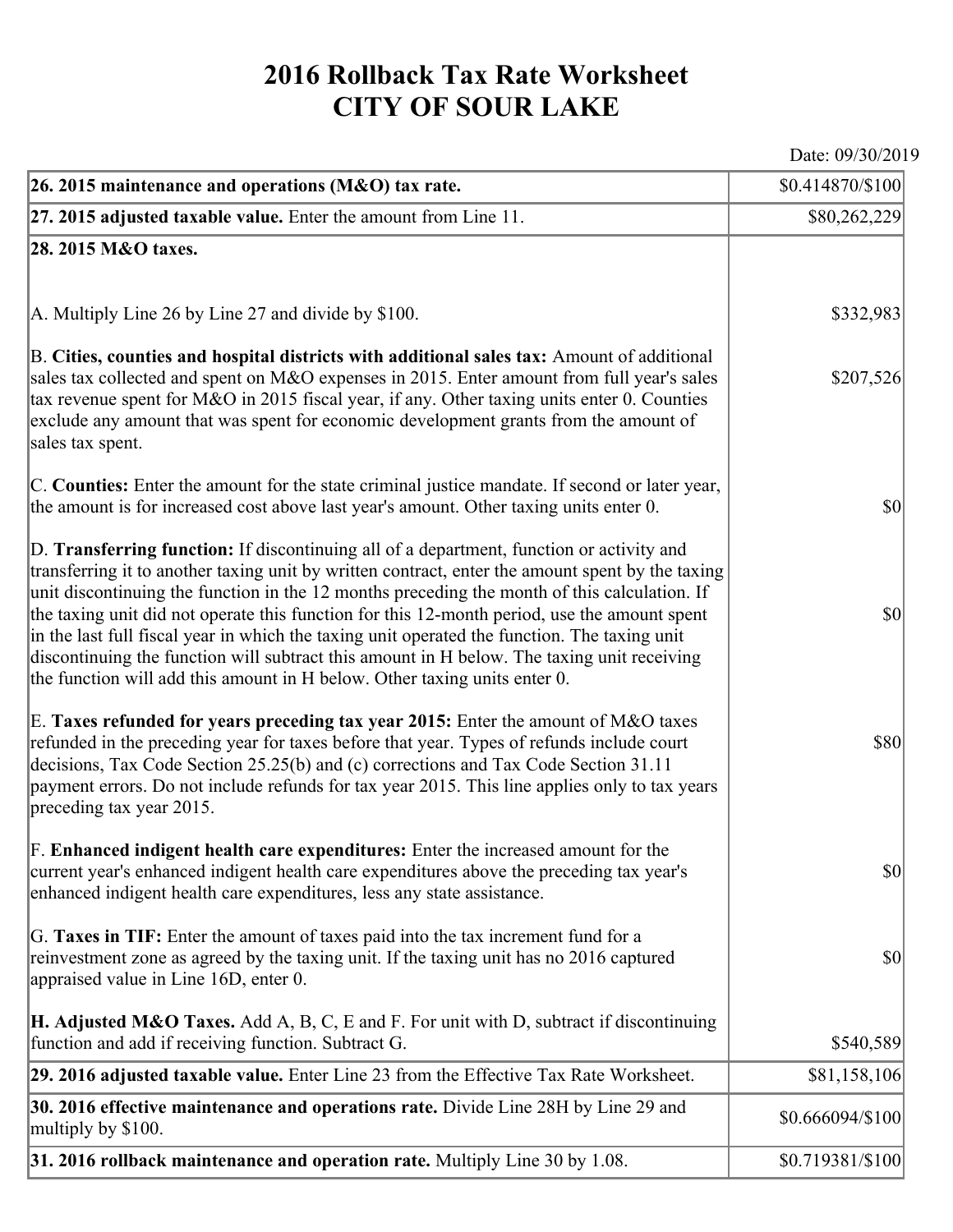| 32. Total 2016 debt to be paid with property taxes and additional sales tax revenue.                                                                                                                                                                                                                                                             |                  |
|--------------------------------------------------------------------------------------------------------------------------------------------------------------------------------------------------------------------------------------------------------------------------------------------------------------------------------------------------|------------------|
| "Debt" means the interest and principal that will be paid on debts that:<br>$(1)$ are paid by property taxes,                                                                                                                                                                                                                                    |                  |
| $(2)$ are secured by property taxes,                                                                                                                                                                                                                                                                                                             |                  |
| $(3)$ are scheduled for payment over a period longer than one year and                                                                                                                                                                                                                                                                           |                  |
| $(4)$ are not classified in the taxing unit's budget as M&O expenses.                                                                                                                                                                                                                                                                            |                  |
| A. Debt also includes contractual payments to other taxing units that have incurred debts on<br>behalf of this taxing unit, if those debts meet the four conditions above. Include only<br>amounts that will be paid from property tax revenue. Do not include appraisal district budget<br>payments. List the debt in Schedule B: Debt Service. | \$89,176         |
| B. Subtract unencumbered fund amount used to reduce total debt.                                                                                                                                                                                                                                                                                  | 30               |
| C. Subtract amount paid from other resources.                                                                                                                                                                                                                                                                                                    |                  |
| D. Adjusted debt. Subtract B and C from A.                                                                                                                                                                                                                                                                                                       | \$0              |
|                                                                                                                                                                                                                                                                                                                                                  | \$89,176         |
| 33. Certified 2015 excess debt collections. Enter the amount certified by the collector.                                                                                                                                                                                                                                                         | $ 10\rangle$     |
| 34. Adjusted 2016 debt. Subtract Line 33 from Line 32D.                                                                                                                                                                                                                                                                                          | \$89,176         |
| 35. Certified 2016 anticipated collection rate. Enter the rate certified by the collector. If<br>the rate is 100 percent or greater, enter 100 percent.                                                                                                                                                                                          | 100.00%          |
| 36. 2016 debt adjusted for collections. Divide Line 34 by Line 35                                                                                                                                                                                                                                                                                | \$89,176         |
| 37. 2016 total taxable value. Enter the amount on Line 19.                                                                                                                                                                                                                                                                                       | \$82,609,746     |
| <b>38. 2016 debt tax rate.</b> Divide Line 36 by Line 37 and multiply by \$100.                                                                                                                                                                                                                                                                  | \$0.107948/\$100 |
| 39. 2016 rollback tax rate. Add Lines 31 and 38.                                                                                                                                                                                                                                                                                                 | \$0.827329/\$100 |
| 40. COUNTIES ONLY. Add together the rollback tax rates for each type of tax the county<br>levies. The total is the 2016 county rollback tax rate.                                                                                                                                                                                                |                  |

A taxing unit that adopted the additional sales tax must complete the lines for the Additional Sales Tax Rate. A taxing unit seeking additional rollback protection for pollution control expenses completes the Additional Rollback Protection for Pollution Control.